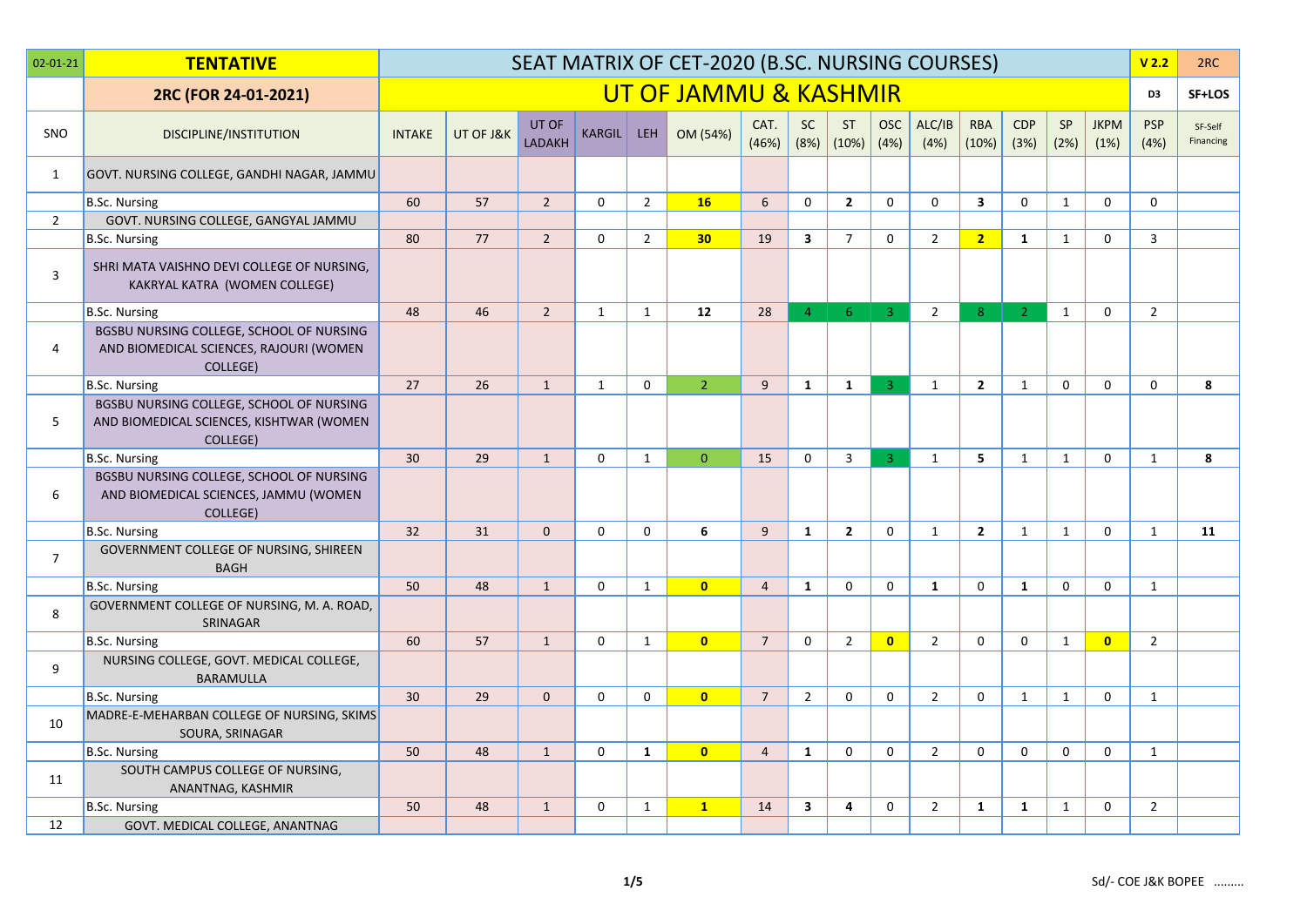|                | B.Sc. Nursing                                                                   | 30              | 29   | $\mathbf{1}$ | $\Omega$       | $\mathbf{1}$ | $\Omega$       | 5            | $\Omega$       | $\mathbf{1}$ | $\Omega$     | 1            | $\Omega$       | $\Omega$     | $\mathbf{1}$ | $\mathbf{0}$ | $\overline{2}$ |                |
|----------------|---------------------------------------------------------------------------------|-----------------|------|--------------|----------------|--------------|----------------|--------------|----------------|--------------|--------------|--------------|----------------|--------------|--------------|--------------|----------------|----------------|
| 13             | SYED MANTAUQUI COLLEGE OF NURSING,                                              |                 |      |              |                |              |                |              |                |              |              |              |                |              |              |              |                |                |
|                | AWANTIPORA, PULWAMA, KASHMIR                                                    |                 |      |              |                |              |                |              |                |              |              |              |                |              |              |              |                |                |
|                | B.Sc. Nursing                                                                   | 30              | 29   | $\mathbf{1}$ | $\mathbf 0$    | $\mathbf{1}$ | $\overline{0}$ | 10           | $\overline{2}$ | 3            | $\mathbf 0$  | $\mathbf{1}$ | $\mathbf{1}$   | $\mathbf{1}$ | $\mathbf{1}$ | $\mathbf 0$  | $\mathbf{1}$   | 5              |
| 14             | ALAMDAAR COLLEGE OF NURSING AND MEDICAL<br>TECHNOLOGY, CHARI-E-SHARIEF          |                 |      |              |                |              |                |              |                |              |              |              |                |              |              |              |                |                |
|                | B.Sc. Nursing                                                                   | 30 <sup>°</sup> | 29   | $\mathbf{1}$ | 1              | $\mathbf 0$  | 12             | 12           | $\overline{2}$ | 3            | $\mathbf{1}$ | $\mathbf{1}$ | $\overline{2}$ | $\mathbf{1}$ | 0            | 1            | $\mathbf{1}$   | $\overline{a}$ |
|                | <b>J&amp;K TOTAL (GOVT.)</b>                                                    | 607             | 583  | 15           | $\overline{3}$ | 12           | 79             | 149          | 20             | 34           | 10           | 19           | 26             | 11           | 10           | $\mathbf{1}$ | 18             | 36             |
| $\mathbf{1}$   | RAJIV GANDHI COLLEGE OF NURSING, CHAK<br>BHALWAL, JAMMU                         |                 |      |              |                |              |                |              |                |              |              |              |                |              |              |              |                |                |
|                | B.Sc. Nursing                                                                   | 80              | 80   | $\mathbf{0}$ | $\mathbf 0$    | $\mathbf 0$  | 51             | $\mathbf{0}$ | $\mathbf 0$    | $\mathbf 0$  | 0            | $\mathbf 0$  | $\mathbf 0$    | $\mathbf 0$  | 0            | $\mathbf 0$  | $\mathbf 0$    |                |
| $\overline{2}$ | BEE ENN COLLEGE OF NURSING, CHAK BHALWAL,<br><b>JAMMU</b>                       |                 |      |              |                |              |                |              |                |              |              |              |                |              |              |              |                |                |
|                | B.Sc. Nursing                                                                   | 80              | 80   | $\mathbf{0}$ | $\mathbf 0$    | $\mathbf 0$  | 61             | $\mathbf{0}$ | $\mathbf 0$    | $\mathbf 0$  | $\mathbf 0$  | $\mathbf 0$  | $\mathbf 0$    | 0            | $\mathbf 0$  | $\mathbf 0$  | $\mathbf 0$    |                |
| $\overline{3}$ | STEPHEN COLLEGE OF NURSING, MIRAN SAHIB,<br><b>JAMMU</b>                        |                 |      |              |                |              |                |              |                |              |              |              |                |              |              |              |                |                |
|                | B.Sc. Nursing                                                                   | 80              | 80   | $\mathbf{0}$ | $\mathbf 0$    | $\mathbf 0$  | 46             | $\mathbf 0$  | 0              | $\mathbf 0$  | $\mathbf 0$  | $\mathbf 0$  | $\mathbf 0$    | $\mathbf 0$  | $\mathsf 0$  | $\mathbf 0$  | $\mathbf 0$    |                |
| $\overline{4}$ | BIBI HALIMA COLLEGE OF NURSING & MEDICAL<br>TECHNOLOGY, SRINAGAR                |                 |      |              |                |              |                |              |                |              |              |              |                |              |              |              |                |                |
|                | B.Sc. Nursing                                                                   | 55              | 55   | $\mathbf{0}$ | $\mathbf 0$    | $\mathbf 0$  | 23             | $\mathbf{0}$ | $\mathbf 0$    | $\mathbf 0$  | $\mathbf 0$  | $\mathbf 0$  | $\mathbf 0$    | $\mathbf 0$  | $\mathbf 0$  | $\mathbf 0$  | $\mathbf 0$    | $\mathbf 0$    |
| 5              | ARSH INSTITUTE OF HEALTH SCIENCES &<br>TECHNOLOGY, KHANMOH, SRINAGAR            |                 |      |              |                |              |                |              |                |              |              |              |                |              |              |              |                |                |
|                | B.Sc. Nursing                                                                   | 30              | 30   | $\mathbf{0}$ | $\mathbf{0}$   | $\mathbf 0$  | 15             | $\Omega$     | 0              | $\Omega$     | $\Omega$     | $\Omega$     | $\Omega$       | $\Omega$     | $\mathbf 0$  | $\mathbf{0}$ | $\mathbf 0$    | $\mathbf 0$    |
| $\,6\,$        | S.E.M. COLLEGE OF NURSING & PARA-MEDICAL<br>SCIENCES, HUMHAMA, BUDGAM, SRINAGAR |                 |      |              |                |              |                |              |                |              |              |              |                |              |              |              |                |                |
|                | <b>B.Sc. Nursing</b>                                                            | 30              | 30   | $\Omega$     | $\mathbf 0$    | $\mathbf 0$  | 13             | $\Omega$     | $\mathbf 0$    | $\mathbf 0$  | $\mathbf 0$  | $\Omega$     | $\Omega$       | $\Omega$     | $\mathbf 0$  | $\mathbf 0$  | 0              | $\mathbf 0$    |
| $\overline{7}$ | IBN-SINA COLLEGE OF NURSING & HEALTH<br>SCIENCES, OMPORA, BUDGAM, SRINAGAR      |                 |      |              |                |              |                |              |                |              |              |              |                |              |              |              |                |                |
|                | B.Sc. Nursing                                                                   | 75              | 75   | $\Omega$     | $\mathbf{0}$   | $\mathbf 0$  | 28             | $\Omega$     | $\mathbf 0$    | $\mathbf 0$  | $\Omega$     | $\mathbf{0}$ | $\Omega$       | $\Omega$     | $\mathbf 0$  | $\mathbf{0}$ | $\Omega$       | $\mathbf 0$    |
| 8              | RAMZAN INSTITUTE OF PARA-MEDICAL SCIENCES,<br>GULSHAN NAGAR, BY PASS, SRINAGAR  |                 |      |              |                |              |                |              |                |              |              |              |                |              |              |              |                |                |
|                | B.Sc. Nursing                                                                   | 30              | 30   | $\Omega$     | $\mathbf{0}$   | $\mathbf 0$  | 21             | $\Omega$     | $\Omega$       | $\Omega$     | $\Omega$     | $\mathbf{0}$ | $\Omega$       | $\Omega$     | $\mathbf 0$  | $\mathbf{0}$ | $\Omega$       | $\mathbf{0}$   |
| 9              | DATA RANPAT DEV COLLEGE, KATHUA                                                 |                 |      |              |                |              |                |              |                |              |              |              |                |              |              |              |                |                |
|                | B.Sc. Nursing                                                                   | 70              | 70   | $\mathbf{0}$ | $\mathbf 0$    | $\mathbf 0$  | 53             | $\mathbf{0}$ | 0              | $\mathbf 0$  | $\mathbf 0$  | $\mathbf 0$  | $\mathbf 0$    | $\mathbf 0$  | $\mathbf 0$  | $\mathbf 0$  | $\mathbf 0$    |                |
| 10             | HANEFA NURSING COLLGE, SOPORE                                                   |                 |      |              |                |              |                |              |                |              |              |              |                |              |              |              |                |                |
|                | B.Sc. Nursing                                                                   | 40              | 40   | $\mathbf{0}$ | $\mathbf 0$    | $\mathbf 0$  | 20             | $\mathbf{0}$ | 0              | $\mathbf 0$  | $\mathbf 0$  | $\mathbf 0$  | $\mathbf 0$    | $\mathbf 0$  | $\mathbf 0$  | $\mathbf 0$  | $\mathbf 0$    |                |
|                | <b>J&amp;K TOTAL (PVT.)</b>                                                     | 570             | 570  | $\mathbf{0}$ | $\mathbf{0}$   | $\mathbf{0}$ | 331            | $\mathbf{0}$ | $\mathbf{0}$   | $\mathbf{0}$ | $\mathbf{0}$ | $\mathbf{0}$ | $\mathbf{0}$   | $\mathbf{0}$ | $\mathbf{0}$ | $\mathbf{0}$ | $\mathbf{0}$   | $\mathbf{0}$   |
|                | <b>J&amp;K TOTAL (GOVT./PVT.)</b>                                               | 1177            | 1153 | 15           | $\overline{3}$ | 12           | 410            | 149          | 20             | 34           | 10           | 19           | 26             | 11           | 10           | $\mathbf{1}$ | 18             | 36             |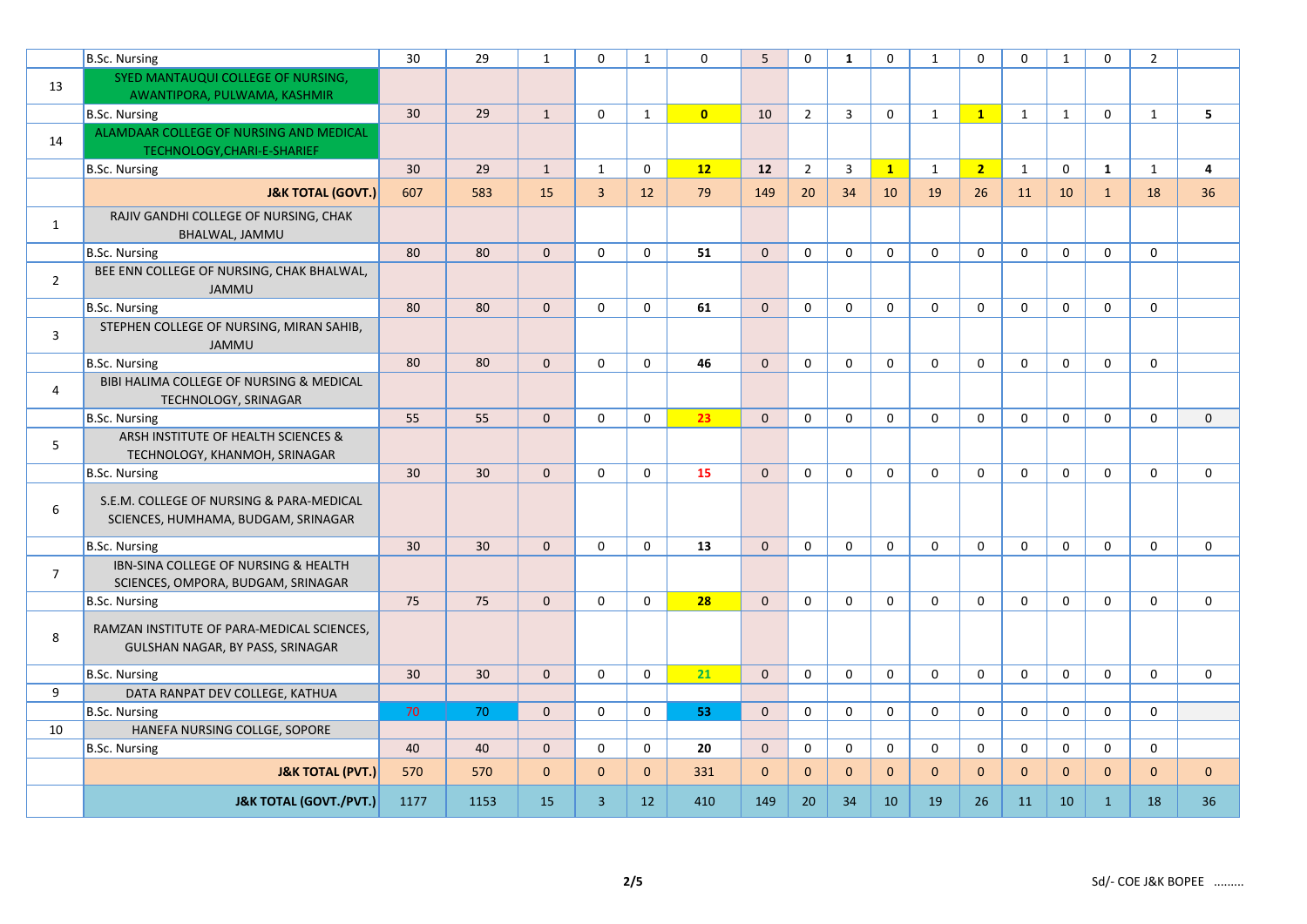| $02 - 01 - 21$ | <b>TENTATIVE</b>                          |               |             |                        |                |                         | SEAT MATRIX OF CET-2020 (B.SC. PARA-MEDICAL COURSES) |                |                   |                    |                    |                |                     |                    |                |                     | V <sub>2.2</sub>   | 2RC                       |
|----------------|-------------------------------------------|---------------|-------------|------------------------|----------------|-------------------------|------------------------------------------------------|----------------|-------------------|--------------------|--------------------|----------------|---------------------|--------------------|----------------|---------------------|--------------------|---------------------------|
|                | 2RC (FOR 24-01-2021)                      |               |             |                        |                |                         | UT OF JAMMU & KASHMIR                                |                |                   |                    |                    |                |                     |                    |                |                     | D3                 | SF+LOS                    |
| SNO            | <b>DISCIPLINE/INSTITUTION</b>             | <b>INTAKE</b> | UT OF J&K   | UT OF<br><b>LADAKH</b> | <b>KARGIL</b>  | LEH <sub>1</sub>        | OM (54%)                                             | CAT.<br>(46%)  | <b>SC</b><br>(8%) | <b>ST</b><br>(10%) | <b>OSC</b><br>(4%) | ALC/IB<br>(4%) | <b>RBA</b><br>(10%) | <b>CDP</b><br>(3%) | SP<br>(2%)     | <b>JKPM</b><br>(1%) | <b>PSP</b><br>(4%) | SF-Self<br>Financing/Mgt. |
| $\mathbf{1}$   | GOVT. MEDICAL COLLEGE, JAMMU              |               |             |                        |                |                         |                                                      |                |                   |                    |                    |                |                     |                    |                |                     |                    |                           |
|                | <b>B.Sc. Medical Lab Technology</b>       | 20            | 19          | $\mathbf{1}$           | 1              | 0                       | 4                                                    | 3              | 0                 | $\mathbf{1}$       | $\mathbf 0$        | $\mathbf 0$    | 0                   | $\mathbf{1}$       | 0              | $\mathbf 0$         | $\mathbf{1}$       |                           |
|                | <b>B.Sc. Operation Theatre Technology</b> | 20            | 19          | $\mathbf{1}$           | $\mathbf 0$    | $\mathbf 1$             | $\mathbf{1}$                                         | $6\phantom{1}$ | 0                 | $2^{\circ}$        | $\mathbf 0$        | $\mathbf{1}$   | 0                   | $\mathbf{1}$       | 0              | $\mathsf{O}$        | $\overline{2}$     |                           |
|                | <b>B.Sc. Renal Dialysis Technology</b>    | 20            | 19          | $\mathbf{1}$           | 0              | $\mathbf 1$             | 2 <sub>2</sub>                                       | $\overline{7}$ | $\mathbf 1$       | $2^{\circ}$        | $\mathbf 0$        | $\mathbf{1}$   | $\mathbf{1}$        | $\mathbf{1}$       | $\mathsf 0$    | $\mathbf 0$         | $\mathbf{1}$       |                           |
|                | <b>B.Sc. Radiography Technology</b>       | 10            | 10          | $\mathbf{0}$           | 0              | 0                       | 0                                                    | $\overline{3}$ | $\mathbf{1}$      | 0                  | $\mathbf 0$        | 0              | $\mathbf 1$         | $\mathbf 0$        | $\mathbf 1$    | $\mathbf 0$         | 0                  |                           |
|                | B.Sc. Anaesthesia Technology              | 10            | 10          | $\mathbf 0$            | 0              | 0                       | $\overline{\mathbf{0}}$                              | $\overline{3}$ | $\mathbf{1}$      | $\mathbf{1}$       | $\mathbf 0$        | $\mathbf{1}$   | 0                   | $\mathsf 0$        | 0              | $\mathbf 0$         | 0                  |                           |
|                | <b>B.Sc. Cardiac Care Technology</b>      | 10            | $\mathsf g$ | $\mathbf{1}$           | $\mathbf{1}$   | 0                       | $\mathbf{2}$                                         | $\overline{3}$ | $\mathbf{1}$      | $\mathbf{1}$       | $\mathbf 0$        | 0              | 0                   | $\mathsf 0$        | $\mathbf 1$    | $\mathbf 0$         | 0                  |                           |
|                | <b>B.Sc. Respiratory Care Technology</b>  | 10            | 10          | $\pmb{0}$              | 0              | 0                       | $\mathbf 1$                                          | $\overline{3}$ | $\mathbf{1}$      | $\mathbf{1}$       | 0                  | $\mathbf{1}$   | 0                   | $\mathbf 0$        | 0              | $\mathbf 0$         | 0                  |                           |
|                | B.Sc. Neuro-Sciences Technology           | 10            | $\mathsf g$ | $\mathbf{1}$           | 0              | $\mathbf 1$             | 3                                                    | $\overline{3}$ | 0                 | $\mathbf{1}$       | 0                  | $\mathbf 0$    | $\mathbf{1}$        | $\mathbf 0$        | $\mathsf 0$    | $\mathbf 0$         | $\mathbf{1}$       |                           |
|                | <b>TOTAL</b>                              | 110           | 105         | 5                      | $\overline{2}$ | $\overline{\mathbf{3}}$ | 13                                                   | 31             | 5                 | $\mathsf g$        | $\mathbf{0}$       | $\overline{4}$ | $\mathbf{3}$        | $\overline{3}$     | $\overline{2}$ | $\mathbf{0}$        | 5                  | $\mathsf{O}\xspace$       |
| $\overline{2}$ | GOVT. MEDICAL COLLEGE, KATHUA             |               |             |                        |                |                         |                                                      |                |                   |                    |                    |                |                     |                    |                |                     |                    |                           |
|                | <b>B.Sc. Medical Lab Technology</b>       | 20            | 19          | $\mathbf{1}$           | $\mathbf{1}$   | 0                       | $\mathbf{1}$                                         | $\overline{7}$ | $\overline{2}$    | $\overline{2}$     | 0                  | $\mathbf{1}$   | 0                   | $\mathbf{1}$       | 0              | 0                   | $\mathbf{1}$       |                           |
|                | <b>B.Sc. Operation Theatre Technology</b> | 20            | 20          | $\mathbf{0}$           | $\mathbf 0$    | 0                       | 3                                                    | $\overline{7}$ | $\overline{2}$    | $\overline{2}$     | $\mathbf 0$        | 0              | $\mathbf{2}$        | $\mathsf 0$        | $\mathbf{1}$   | $\mathbf 0$         | 0                  |                           |
|                | <b>B.Sc. Renal Dialysis Technology</b>    | 20            | 19          | $1\,$                  | 0              | $\mathbf{1}$            | $\mathbf 1$                                          | $\overline{7}$ | 0                 | $\overline{2}$     | 1                  | $\mathbf{1}$   | $\mathbf{1}$        | $\mathbf{1}$       | $\mathbf 0$    | $\mathbf 0$         | $\mathbf{1}$       |                           |
|                | <b>TOTAL</b>                              | 60            | 58          | $\overline{2}$         | $\mathbf{1}$   | $\mathbf{1}$            | 5                                                    | 21             | $\overline{4}$    | $6\overline{6}$    | $\mathbf{1}$       | $\overline{2}$ | $\overline{3}$      | $\overline{2}$     | $\mathbf{1}$   | $\mathbf{0}$        | $\overline{2}$     | $\mathbf 0$               |
| 3              | GOVT. MEDICAL COLLEGE, RAJOURI            |               |             |                        |                |                         |                                                      |                |                   |                    |                    |                |                     |                    |                |                     |                    |                           |
|                | <b>B.Sc. Medical Lab Technology</b>       | 20            | 19          | $\mathbf{1}$           | 1              | 0                       | $\mathbf{2}$                                         | $\overline{7}$ | $\overline{2}$    | $\overline{2}$     | $\mathbf 0$        | $\mathbf{1}$   | 0                   | $\mathbf{1}$       | 0              | 0                   | $\mathbf{1}$       |                           |
|                | <b>B.Sc. Operation Theatre Technology</b> | 20            | 20          | $\mathbf 0$            | 0              | 0                       | 4                                                    | 6              | $\overline{2}$    | $2^{\circ}$        | $\mathbf 0$        | $\mathbf 0$    | $\mathbf 0$         | $\mathsf 0$        | $\mathbf{1}$   | $\mathbf{1}$        | $\mathbf 0$        |                           |
|                | <b>B.Sc. Renal Dialysis Technology</b>    | 20            | 19          | $\mathbf 1$            | $\mathbf{0}$   | $\mathbf{1}$            | 5                                                    | $\overline{7}$ | $\mathbf{1}$      | $\overline{2}$     | $\mathbf 0$        | $\mathbf{1}$   | $\mathbf{1}$        | $\mathbf{1}$       | $\mathbf 0$    | $\mathbf 0$         | $\mathbf{1}$       |                           |
|                | <b>TOTAL</b>                              | 60            | 58          | $\overline{2}$         | $\mathbf{1}$   | $\mathbf{1}$            | 11                                                   | 20             | 5                 | 6                  | $\mathbf{0}$       | $\overline{2}$ | $\mathbf{1}$        | $\overline{2}$     | $\mathbf{1}$   | $\mathbf{1}$        | $\overline{2}$     | $\mathbf 0$               |
| 4              | GOVT. MEDICAL COLLEGE, DODA               |               |             |                        |                |                         |                                                      |                |                   |                    |                    |                |                     |                    |                |                     |                    |                           |
|                | <b>B.Sc. Medical Lab Technology</b>       | 20            | 19          | $\mathbf{1}$           | $\mathbf{1}$   | 0                       | $\overline{2}$                                       | 6              | $\mathbf{1}$      | $\overline{2}$     | 0                  | $\mathbf{1}$   | 0                   | $\mathbf{1}$       | 0              | 0                   | $\mathbf{1}$       |                           |
|                | <b>B.Sc. Operation Theatre Technology</b> | 20            | 20          | $\mathbf 0$            | 0              | 0                       | 3                                                    | $\overline{7}$ | $\overline{2}$    | $\overline{2}$     | $\mathbf{1}$       | 0              | $\mathbf{1}$        | $\mathbf 0$        | $\mathbf{1}$   | $\mathbf 0$         | 0                  |                           |
|                | <b>B.Sc. Renal Dialysis Technology</b>    | 20            | 19          | $\mathbf{1}$           | 0              | $\mathbf{1}$            | $\mathbf{1}$                                         | $\overline{7}$ | $\mathbf{1}$      | $\overline{2}$     | $\mathbf 0$        | $\mathbf{1}$   | $\mathbf{1}$        | $\mathbf{1}$       | $\mathsf 0$    | 0                   | $\mathbf{1}$       |                           |
|                | <b>TOTAL</b>                              | 60            | 58          | $\overline{2}$         | $\mathbf{1}$   | $\mathbf{1}$            | 6                                                    | 20             | $\overline{4}$    | 6                  | $\mathbf{1}$       | $\overline{2}$ | $\overline{2}$      | $\overline{2}$     | $\mathbf{1}$   | $\mathbf{0}$        | $\overline{2}$     | $\mathbf{0}$              |
| 5              | GOVT. MEDICAL COLLEGE, SRINAGAR           |               |             |                        |                |                         |                                                      |                |                   |                    |                    |                |                     |                    |                |                     |                    |                           |
|                | <b>B.Sc. Medical Lab Technology</b>       | 20            | 19          | $\mathbf{1}$           | $\mathbf{1}$   | 0                       | $\overline{\mathbf{0}}$                              | 5              | $\overline{2}$    | 0                  | $\mathbf 0$        | $\mathbf{1}$   | 0                   | 1                  | 0              | $\mathbf 0$         | $\mathbf{1}$       |                           |
|                | B.Sc. Operation Theatre Technology        | 20            | 19          | $\mathbf{1}$           | $\mathbf{1}$   | 0                       | $\mathbf{0}$                                         | 3              | $\overline{2}$    | 0                  | $\mathbf 0$        | $\mathbf 0$    | 0                   | $\mathbf 0$        | 0              | 0                   | $\mathbf{1}$       |                           |
|                | <b>B.Sc. Renal Dialysis Technology</b>    | 20            | 19          | $\mathbf{1}$           | 0              | $\mathbf{1}$            | $\overline{2}$                                       | 5              | $\mathbf{1}$      | $\overline{2}$     | $\mathbf 0$        | $\mathbf{1}$   | 0                   | $\mathbf{1}$       | 0              | $\mathbf 0$         | 0                  |                           |
|                | <b>B.Sc. Radiography Technology</b>       | 10            | 9           | $\mathbf 0$            | 0              | 0                       | $\overline{\mathbf{0}}$                              | $2^{\circ}$    | $\mathbf{1}$      | 0                  | $\mathbf 0$        | 0              | 0                   | $\mathbf 0$        | 0              | 0                   | $\mathbf{1}$       |                           |
|                | B.Sc. Anaesthesia Technology              | 10            | 10          | $\mathbf{0}$           | 0              | 0                       | $\overline{\mathbf{0}}$                              | $\overline{4}$ | $\mathbf{1}$      | $\mathbf{1}$       | 0                  | $\mathbf{1}$   | $\mathbf{1}$        | $\mathbf 0$        | 0              | 0                   | 0                  |                           |
|                | <b>B.Sc. Cardiac Care Technology</b>      | 10            | $\mathsf g$ | $\mathbf{1}$           | 0              | $\mathbf{1}$            | $\mathbf{1}$                                         | $\overline{2}$ | $\mathbf{1}$      | $\mathbf{1}$       | 0                  | $\mathbf 0$    | 0                   | $\mathbf 0$        | $\mathbf 0$    | $\mathbf 0$         | 0                  |                           |
|                | <b>B.Sc. Respiratory Care Technology</b>  | 10            | 10          | $\mathbf{0}$           | 0              | 0                       | 3                                                    | $\overline{4}$ | $\mathbf{1}$      | $\mathbf{1}$       | $\mathbf 0$        | $\mathbf{1}$   | 0                   | $\mathsf 0$        | 0              | $\mathbf 0$         | $\mathbf{1}$       |                           |
|                | B.Sc. Neuro-Sciences Technology           | 10            | 9           | $\mathbf{1}$           | $\mathbf{1}$   | 0                       | $\mathbf 0$                                          | $\overline{2}$ | 0                 | $\mathbf{1}$       | 0                  | $\mathbf 0$    | 0                   | $\mathbf{1}$       | 0              | $\mathbf 0$         | 0                  |                           |
|                | B.Sc. Radiotherapy                        | 10            | 10          | $\Omega$               | $\Omega$       | $\Omega$                | $\Omega$                                             | $\overline{4}$ | $\mathbf{1}$      | $\mathbf{1}$       | $\Omega$           | $\Omega$       | $\Omega$            | $\mathbf{1}$       | $\mathbf{1}$   | $\mathbf 0$         | 0                  |                           |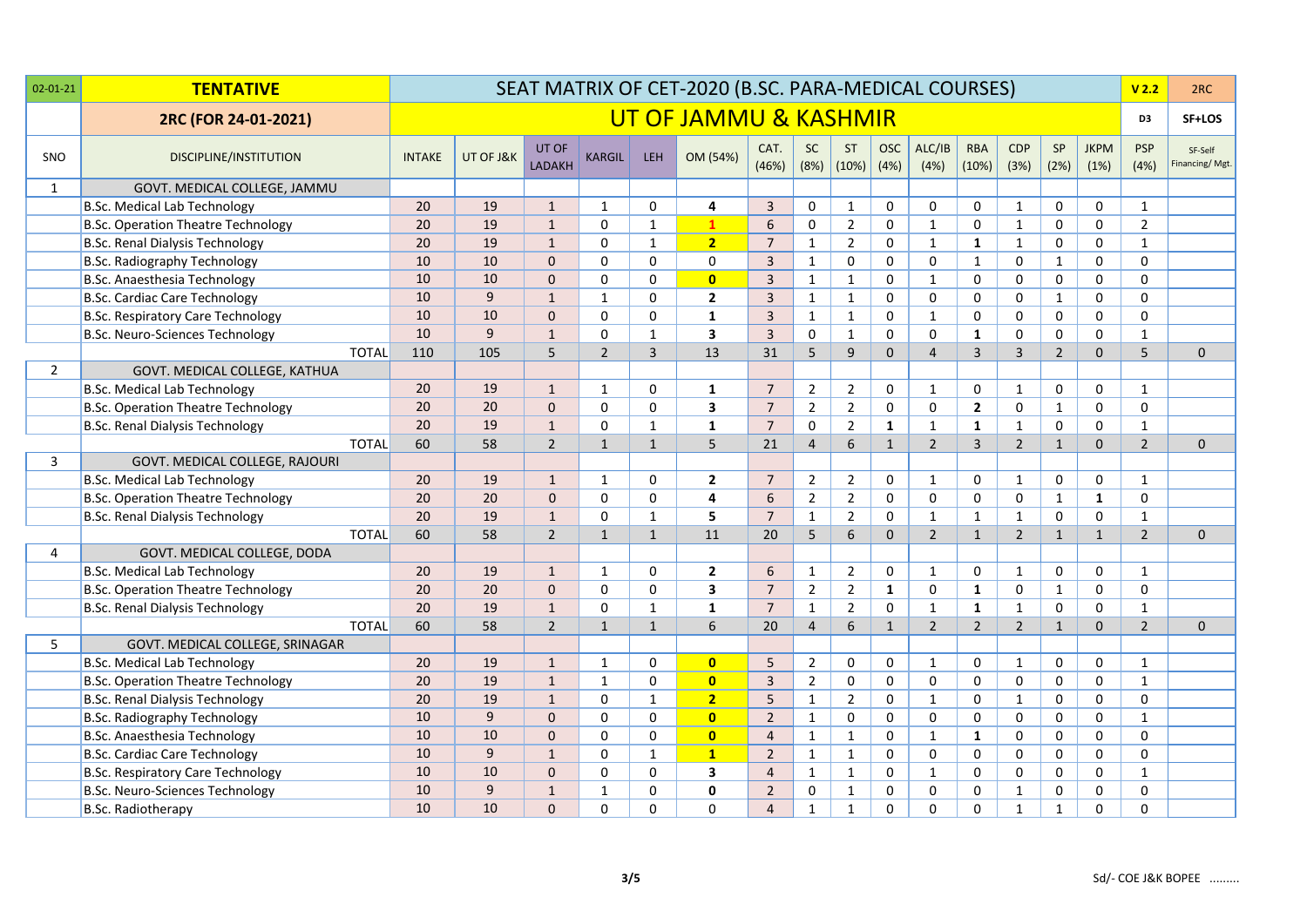|                | <b>B.Sc. Physiotherapy</b>                                                     | 20  | 19  | $\mathbf{1}$   | $\Omega$       |                | $\overline{2}$          | 6              | 1              | $\overline{2}$ | 0              |                | 0              | 0              | 1              | 0            | 1              |              |
|----------------|--------------------------------------------------------------------------------|-----|-----|----------------|----------------|----------------|-------------------------|----------------|----------------|----------------|----------------|----------------|----------------|----------------|----------------|--------------|----------------|--------------|
|                | <b>TOTAL</b>                                                                   | 140 | 133 | 6              | $\overline{3}$ | $\overline{3}$ | 8                       | 37             | 11             | 9              | $\Omega$       | 5              | $\mathbf{1}$   | $\overline{4}$ | $\overline{2}$ | $\mathbf{0}$ | 5              | $\mathbf 0$  |
| 6              | GOVT. MEDICAL COLLEGE, ANANTNAG                                                |     |     |                |                |                |                         |                |                |                |                |                |                |                |                |              |                |              |
|                | <b>B.Sc. Medical Lab Technology</b>                                            | 20  | 19  | $\mathbf{1}$   | 1              | $\Omega$       | $\mathbf{1}$            | 6              | $\mathbf{1}$   | $\overline{2}$ | 0              | $\mathbf{1}$   | 0              | 1              | 0              | $\mathbf 0$  | $\mathbf{1}$   |              |
|                | B.Sc. Operation Theatre Technology                                             | 20  | 20  | $\Omega$       | $\Omega$       | $\Omega$       | $\overline{\mathbf{3}}$ | $\overline{7}$ | 2              | $\overline{2}$ | $\Omega$       | $\mathbf{1}$   | 1              | $\Omega$       | $\Omega$       | $\mathbf 0$  | $\mathbf{1}$   |              |
|                | <b>B.Sc. Renal Dialysis Technology</b>                                         | 20  | 19  | $\mathbf{1}$   | 0              | $\mathbf{1}$   | $\mathbf{2}$            | 6              | 1              | $\overline{2}$ | $\Omega$       | $\mathbf{1}$   | 0              | 1              | 0              | $\mathbf 0$  | $\mathbf{1}$   |              |
|                | <b>B.Sc. Radiography Technology</b>                                            | 10  | 10  | 0              | $\Omega$       | $\Omega$       | $\overline{2}$          | $\overline{3}$ | $\mathbf{1}$   | $\mathbf{1}$   | $\Omega$       | 0              | $\mathbf{1}$   | $\Omega$       | $\mathbf{0}$   | $\Omega$     | $\Omega$       |              |
|                | B.Sc. Anaesthesia Technology                                                   | 10  | 9   | 0              | $\Omega$       | 0              | 0                       | $\overline{2}$ | $\mathbf 0$    | $\mathbf{1}$   | 0              | 0              | $\mathbf 0$    | 0              | 1              | $\mathbf 0$  | 0              |              |
|                | <b>TOTAL</b>                                                                   | 80  | 77  | $\overline{2}$ | $\overline{1}$ | $\mathbf{1}$   | 8                       | 24             | 5              | 8              | $\Omega$       | $\overline{3}$ | $\overline{2}$ | $\overline{2}$ | $\mathbf{1}$   | $\mathbf{0}$ | 3              | $\Omega$     |
| $\overline{7}$ | GOVT. MEDICAL COLLEGE, BARAMULLA                                               |     |     |                |                |                |                         |                |                |                |                |                |                |                |                |              |                |              |
|                | <b>B.Sc. Medical Lab Technology</b>                                            | 20  | 19  | $\mathbf{1}$   | $\mathbf{0}$   | 1              | 3                       | 6              | $\mathbf{1}$   | $\overline{2}$ | 0              | $\mathbf{1}$   | 0              | 1              | 0              | 0            | $\mathbf{1}$   |              |
|                | <b>B.Sc. Operation Theatre Technology</b>                                      | 20  | 20  | $\mathbf{0}$   | $\Omega$       | $\Omega$       | $\overline{2}$          | 6              | $\overline{2}$ | $\overline{2}$ | $\Omega$       | $\mathbf{1}$   | $\Omega$       | $\Omega$       | $\mathbf 0$    | $\Omega$     | $\mathbf{1}$   |              |
|                | <b>B.Sc. Renal Dialysis Technology</b>                                         | 20  | 19  | $\mathbf{1}$   | 1              | $\mathbf 0$    | $\overline{2}$          | 6              | $\mathbf{1}$   | $\overline{2}$ | 0              | $\mathbf{1}$   | $\mathbf 0$    | 1              | 0              | $\mathbf 0$  | $\mathbf{1}$   |              |
|                | <b>B.Sc. Radiography Technology</b>                                            | 10  | 10  | 0              | $\Omega$       | $\mathbf 0$    | $\mathbf{1}$            | $\overline{4}$ | $\mathbf{1}$   | $\mathbf{1}$   | $\Omega$       | $\Omega$       | $\mathbf{1}$   | $\Omega$       | $\mathbf{1}$   | $\Omega$     | $\Omega$       |              |
|                | B.Sc. Anaesthesia Technology                                                   | 10  | 9   | $\mathbf{1}$   | $\Omega$       | $\mathbf{1}$   | $\mathbf{1}$            | $\overline{2}$ | $\mathbf{1}$   | $\mathbf{1}$   | $\mathbf 0$    | 0              | 0              | 0              | 0              | $\mathbf 0$  | 0              |              |
|                | <b>TOTAL</b>                                                                   | 80  | 77  | $\overline{3}$ | $\overline{1}$ | $\overline{2}$ | 9                       | 24             | 6              | 8              | $\Omega$       | $\overline{3}$ | $\mathbf{1}$   | $\overline{2}$ | $\overline{1}$ | $\mathbf{0}$ | $\overline{3}$ | $\mathbf{0}$ |
|                | <b>J&amp;K TOTAL (GOVT.)</b>                                                   | 590 | 566 | 22             | 10             | 12             | 60                      | 177            | 40             | 52             | $\overline{2}$ | 21             | 13             | 17             | 9              | $\mathbf{1}$ | 22             | $\mathbf{0}$ |
| 1              | DR. QADRI'S COLLEGE OF MEDICAL LABORATORY<br>TECHNOLOGY, KARAN NAGAR, SRINAGAR |     |     |                |                |                |                         |                |                |                |                |                |                |                |                |              |                |              |
|                | <b>B.Sc. Medical Lab Technology</b>                                            | 38  | 38  | $\mathbf 0$    | 0              | $\mathbf 0$    | 16                      | $\mathbf{0}$   | $\mathbf 0$    | $\Omega$       | $\Omega$       | $\Omega$       | $\mathbf 0$    | $\Omega$       | $\mathbf 0$    | $\mathbf 0$  | 0              | 5            |
|                | <b>TOTAL</b>                                                                   | 38  | 38  | 0              | $\mathbf 0$    | $\mathbf{0}$   | 16                      | 0              | $\mathbf{0}$   | $\mathbf{0}$   | $\mathbf{0}$   | 0              | $\mathbf 0$    | $\mathbf{0}$   | $\mathbf{0}$   | $\mathbf{0}$ | 0              | 5            |
| $\overline{2}$ | DOLPHIN INSTITUTE OF MEDICAL SCIENCES &<br>TECHNOLOGY, TAHAB, PULWAMA          |     |     |                |                |                |                         |                |                |                |                |                |                |                |                |              |                |              |
|                | <b>B.Sc. Medical Lab Technology</b>                                            | 25  | 25  | $\mathbf 0$    | 0              | 0              | 12                      | 0              | $\mathbf 0$    | $\Omega$       | $\mathbf 0$    | 0              | $\mathbf 0$    | 0              | 0              | $\mathbf 0$  | 0              |              |
|                | <b>B.Sc. Operation Theatre Technology</b>                                      | 25  | 25  | $\mathbf 0$    | $\Omega$       | $\Omega$       | 11                      | $\mathbf{0}$   | $\mathbf 0$    | $\Omega$       | $\Omega$       | 0              | $\Omega$       | $\Omega$       | $\mathbf 0$    | $\mathbf 0$  | $\Omega$       |              |
|                | <b>B.Sc. Radiography Technology</b>                                            | 25  | 25  | 0              | $\Omega$       | $\Omega$       | 11                      | $\Omega$       | $\mathbf 0$    | 0              | 0              | 0              | $\mathbf 0$    | 0              | $\mathbf 0$    | $\mathbf 0$  | 0              |              |
|                | <b>TOTAL</b>                                                                   | 75  | 75  | 0              | $\Omega$       | $\Omega$       | 34                      | 0              | $\Omega$       | $\Omega$       | $\Omega$       | 0              | $\Omega$       | $\Omega$       | $\mathbf{0}$   | $\mathbf{0}$ | $\overline{0}$ | $\mathbf{0}$ |
| 3              | ARSH INSTITUTE OF HEALTH SCIENCES &<br>TECHNOLOGY, KHANMOH, SRINAGAR           |     |     |                |                |                |                         |                |                |                |                |                |                |                |                |              |                |              |
|                | <b>B.Sc. Operation Theatre Technology</b>                                      | 30  | 30  | $\Omega$       | $\Omega$       | $\Omega$       | 6                       | 0              | $\Omega$       | $\Omega$       | $\Omega$       | $\Omega$       | $\mathbf 0$    | $\Omega$       | $\Omega$       | $\Omega$     | $\Omega$       |              |
|                | <b>TOTAL</b>                                                                   | 30  | 30  | $\mathbf{0}$   | $\Omega$       | $\mathbf{0}$   | 6                       | 0              | $\mathbf{0}$   | $\mathbf{0}$   | $\mathbf{0}$   | 0              | $\mathbf 0$    | $\mathbf{0}$   | $\mathbf{0}$   | $\mathbf 0$  | 0              | $\mathbf{0}$ |
|                | <b>J&amp;K TOTAL (PVT.)</b>                                                    | 143 | 143 | $\mathbf{0}$   | $\Omega$       | $\Omega$       | 56                      | 0              | $\mathbf{0}$   | $\Omega$       | $\Omega$       | 0              | $\Omega$       | $\Omega$       | $\mathbf{0}$   | $\mathbf{0}$ | $\overline{0}$ | 5            |
|                | <b>J&amp;K TOTAL (GOVT./PVT.)</b>                                              | 733 | 709 | 22             | 10             | 12             | 116                     | 177            | 40             | 52             | $\overline{2}$ | 21             | 13             | 17             | 9              | $\mathbf{1}$ | 22             | 5            |